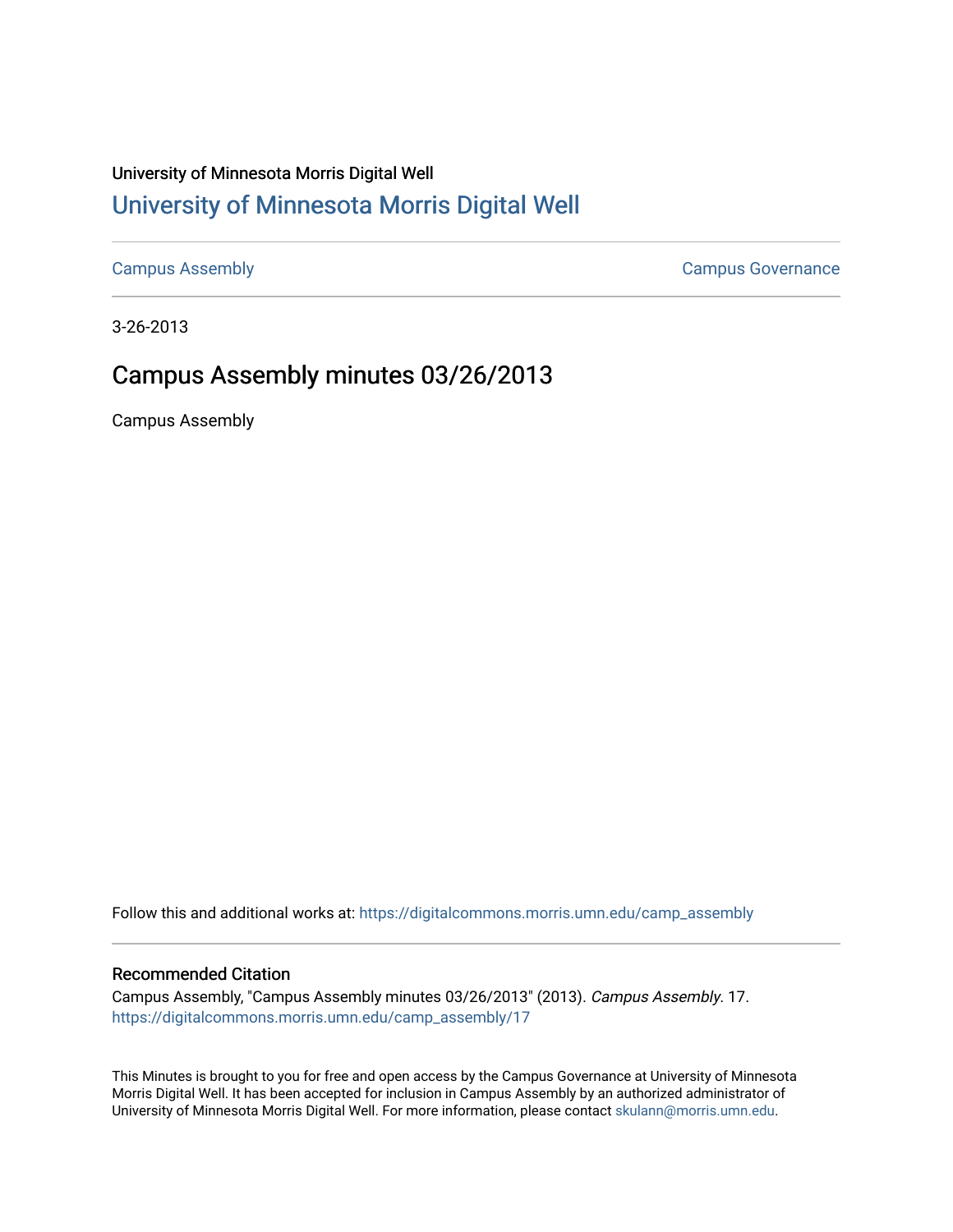### Campus Assembly Minutes March 26, 2013

### **I. Chancellor Remarks**

Chancellor Johnson gave the following remarks. "I apologize for the weather—there is a process we follow that begins very early in the morning and we try to make the best decision. I recognize that not everyone lives in Morris and not all of our students live on campus. This has been a horrible winter and there probably isn't a call that would make everyone happy. We try to make the right decisions; sometimes there is no one right decision.

President and Mrs. Kaler are coming to town next week for Jazz Fest—we have been working today to finalize the schedule for their visit. President Kaler will do an "open office hour" for students that will work on a first come, first serve basis, with ten minute slots for individuals or groups of no more than three. There will be an opportunity for the campus community to meet with President Kaler on Friday afternoon in the Science Auditorium. He will provide a few remarks and then open for questions. On Saturday morning there will be an opportunity for the Morris community to meet with President Kaler at 9:00 am in the Welcome Center. The schedule will be sent out tomorrow—please participate if you can.

The Green Prairie Living and Learning Community is on schedule and on budget. Several of us had a chance to tour the facility last week.

There has been a lot of online commentary today about salaries and a certain coach's salary. Everyone in this room should know that we did bring the faculty salary study to our annual budget meeting in March. I would like to thank Roger Wareham and Nancy Helsper for the work they did to update the salary study. Speaking of sports--congratulations to our women's swim team for being named as a Scholar All-American team by the College Swimming Coaches Association of America.

## **II. For Action. From the Steering Committee. Minutes from the January 31, 2013 Campus Assembly meeting were unanimously approved.**

#### **III. For Action. From the Membership Committee. Elections.**

Zak Forde, chair of the Membership Committee, said solicitation messages were sent to Campus Assembly members asking them to nominate themselves or nominate others for the various vacancies. He is happy that we were able to fill all of the positions available. The election will be done in a standard runoff style; please number your preferences. All nominees will be given the opportunity to introduce themselves.

#### **The following were elected to the Steering Committee:**

Jennifer Zych Herrmann – Vice Chair Jeff Ratliff-Crain, faculty Hazen Fairbanks, student Stacey Rosana, student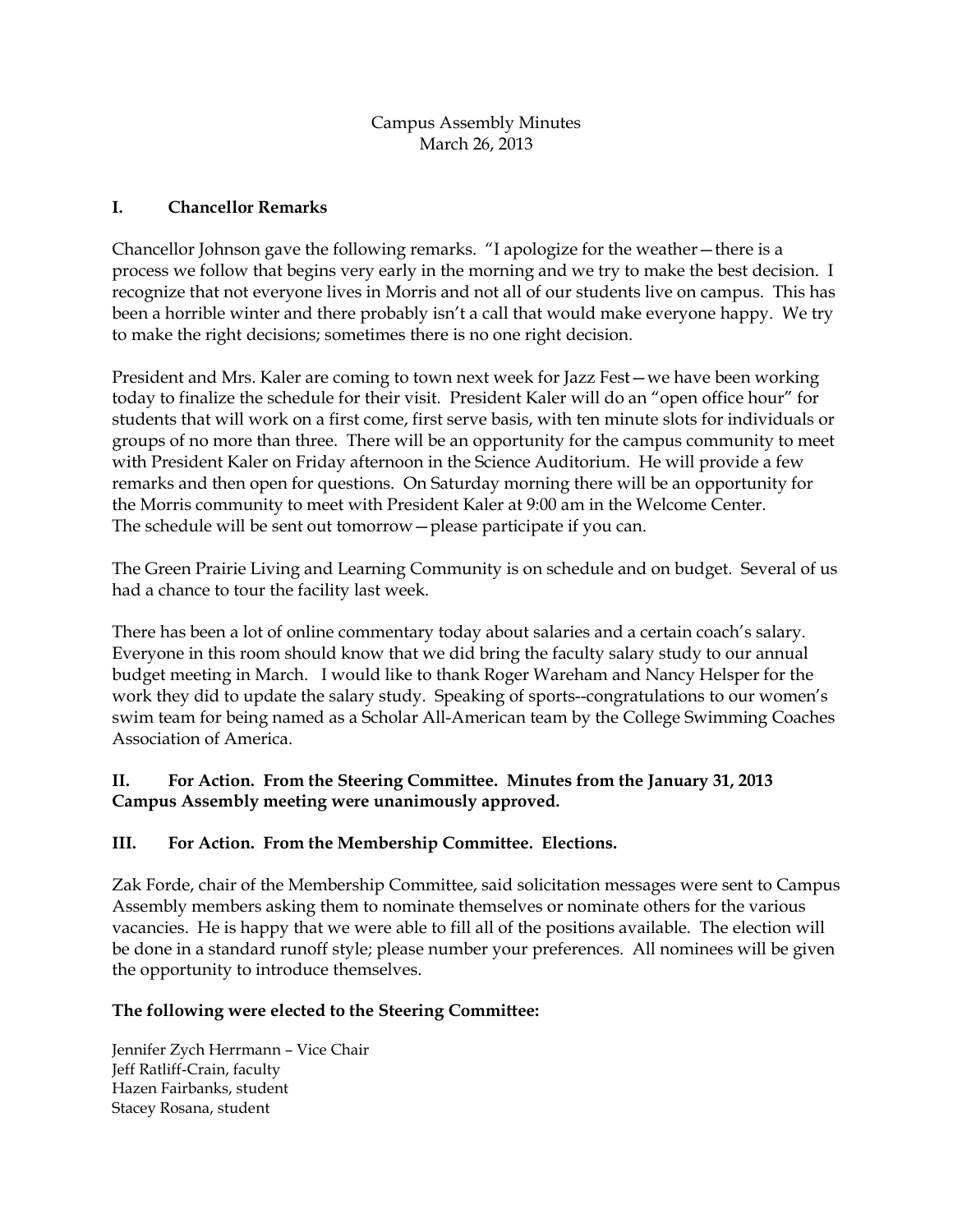## **The following were elected to the Membership Committee:**

Nancy Carpenter, faculty Stacey Aronson, faculty Roger Rose, faculty Lori Kurpiers, P&A Brenda Boever, USA Ben Baglio, student Molly Donovan, student

### **The following were elected to the Consultative Committee:**

Janet Ericksen, faculty LeAnn Dean, P&A

#### **The following was elected as Parliamentarian:**

Dave Swenson

### **IV. Old Business**

Chancellor Johnson reported that the prioritization team has worked long and hard over the spring break. She received a lengthy report from Brook Miller on the findings and prioritizations and she expects to meet with Jon Anderson and Brook this week. Jon added that he sat in on the prioritization meetings and he believes the group was very careful and thinks they served the campus well in their work.

#### **V. New Business**

### **A. For Action. From the Curriculum Committee. The following curricular changes were unanimously approved.**

#### **Humanities Division**

ENGL 2033 - The Bible and Literature (HUM, 4 cr) – *New course* ENGL 3171 - The Literature of Creative Nonfiction (HUM, 4 cr) – New course ENGL 3167 - Studies in Contemporary British and Anglophone Literature (IP, 4 cr) – *Revised course (change GER from HUM to IP)* ENGL 3444 - Holocaust Literature and Film (IP, 4 cr) - *Revised course (change level from 2431)* MUS 4110 - Seminar: Advanced Music Theory and Analysis (FA, 4 cr) – *New course* TH 3450 - Irish Drama: Print, Culture, and Performance (IP, 4 cr) – *New course*

## **B. For Action. From the Dean's office. Vote on the 2017-2018 calendar proposal. The attached proposal 2 was unanimously approved (attached).**

There was some concern expressed about Saturday not being labeled as a study day to avoid confusion on whether or not university sponsored events could be scheduled that day. It was determined a friendly amendment could not be done on the floor. Bart Finzel said there will be time to revise if necessary and he appreciates the concerns from the Scholastic Committee.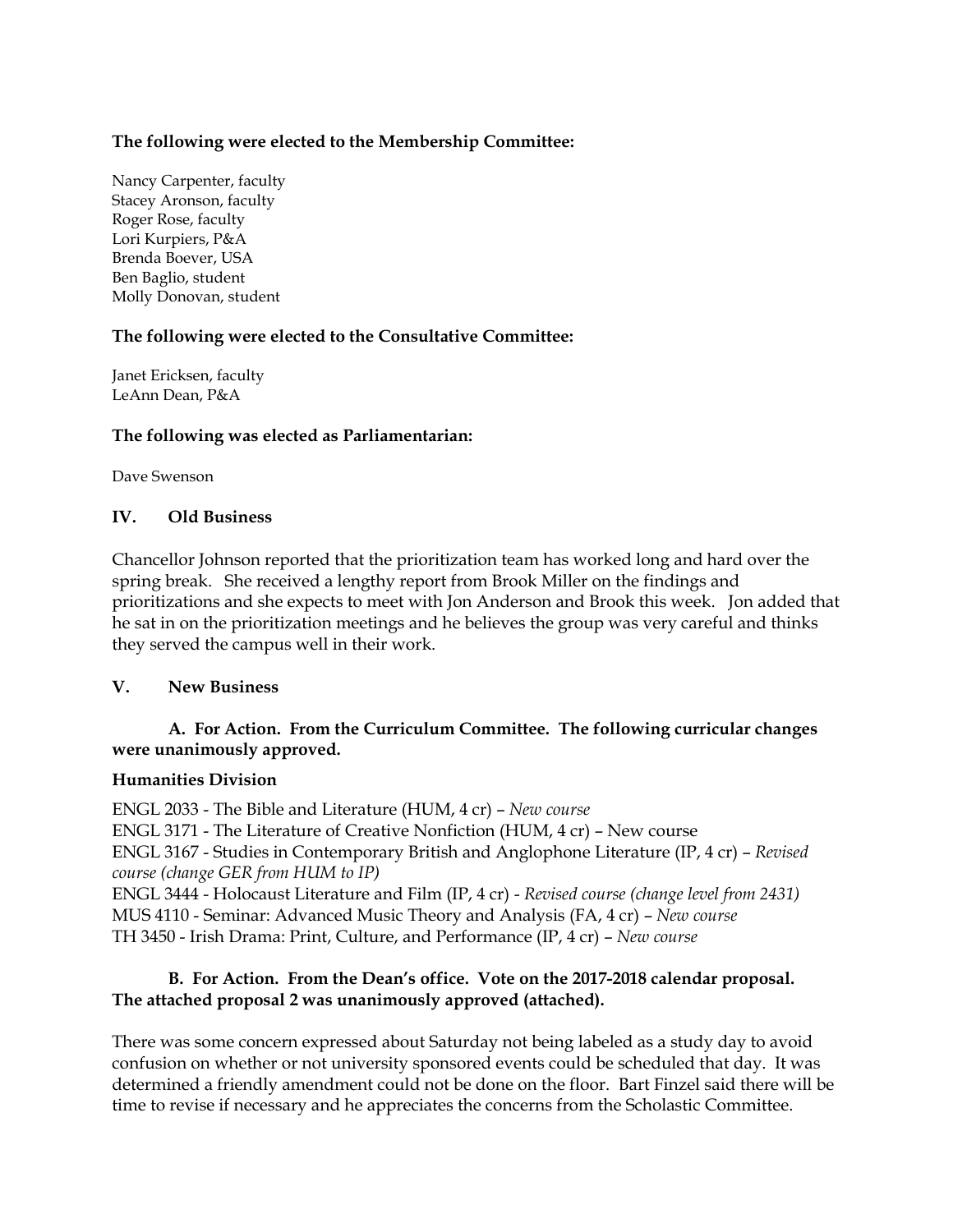### **C. For action. From the Functions and Awards Committee. The Scholar of the College nominations were unanimously approved.**

Engin Sungur, chair of the Functions and Awards Committee presented the following additional information on the 28 nominees:

Total number of journal publications: 19 Total number of conference presentation: 50 Total number of performances, recitals, and exhibits: 25 Total number of awards: 35 Total number of UMM URS presentations: 16 Total number of other acknowledgements: 27

### **D. For Action. From the Functions and Awards. Naming of the art gallery.**

Chancellor Johnson gave the following remarks about the proposed naming opportunity. Before we move into the discussion and review the policy on naming parts of buildings, I'd like to provide some background and provide you with the proposed name. You are aware that I sent a message with some of this information yesterday and that that message didn't include a name—that wasn't a mistake; it was intentional. I didn't want to preempt the assembly's decision in this matter, and I wasn't comfortable with the name "out there" in cyber space before we were able to have a conversation about this matter.

Policy: Regents of the University of Minnesota have a policy for naming buildings. The University of Minnesota, Morris has a policy—as allowed by Regents policy—for naming parts of buildings. The motion that I will ask you to consider in just a moment is for the naming of a part of a building, so fits under the UMM policy. UMM's policy states: "Parts of U buildings may be named to honor one or more individuals. Living or deceased individuals associated with the University who retired or left the service of the university may be recognized on the basis of their philanthropic activities toward UMM. Deceased individuals may additionally be recognized for extraordinary achievements, contributions, or service to UMM. Separate names may be given to rooms, laboratories, lecture halls, or auditoriums within a building.

Procedures: recommendations should be initiated by a division or an administrative unit and submitted to the Functions and Awards Committee. Recommendations sent to and approved by the Functions and Awards Committee will be submitted to the chancellor and finally, to the campus assembly for approval. Also required are supporting letters and dossier which describe the request and the qualifications of the person whose name would be associated with the part of the building.

At its previous meeting, campus assembly approved a change in the 2003 policy statement that requires a positive two thirds majority of all votes cast when a quorum is present to approve the nomination.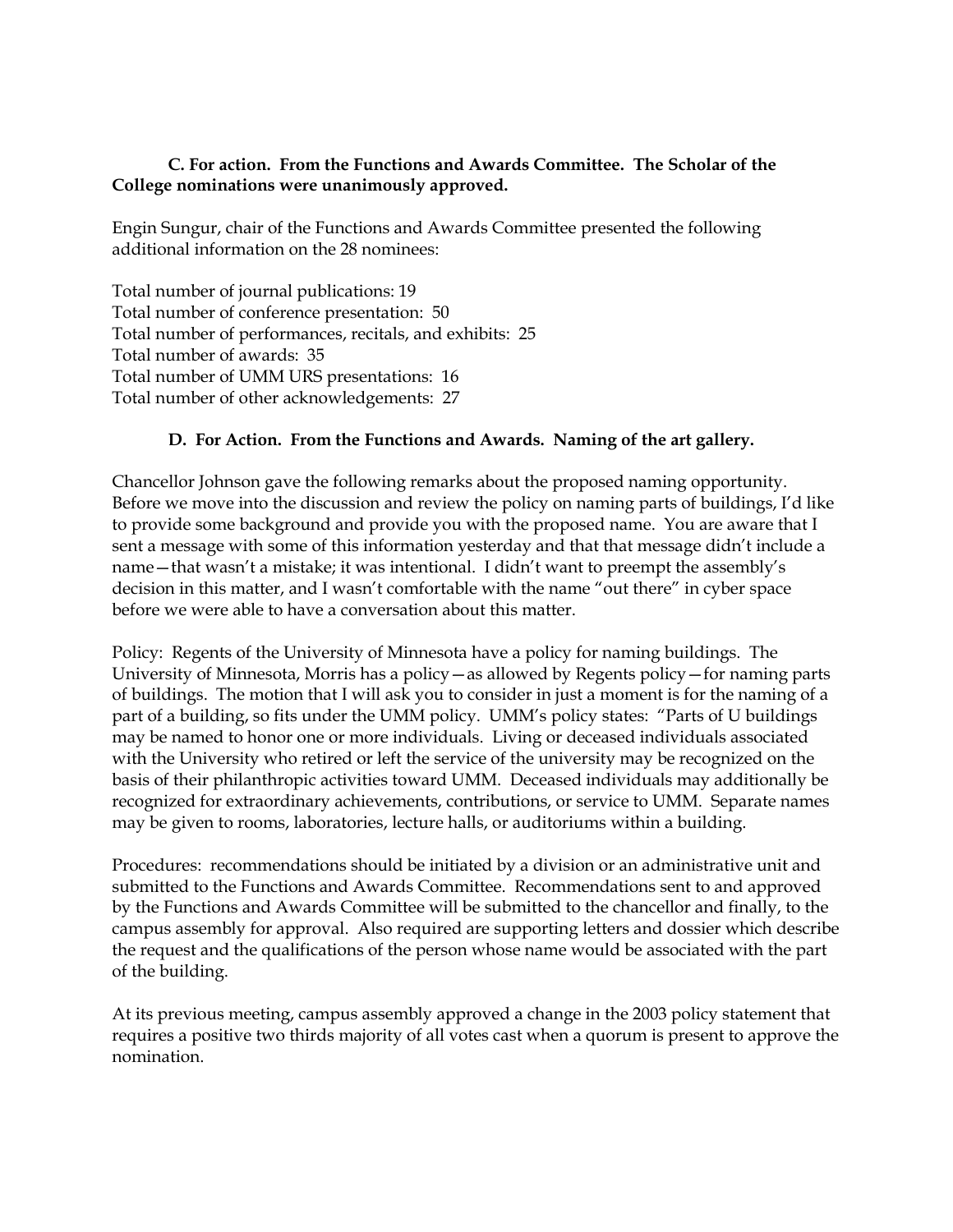In December, the Functions and Awards Committee received a recommendation from the Office of External Relations on the re-naming of the HFA Gallery for long-time University of Minnesota, Morris supporters, Edward J. and Helen Jane Morrison. Mr. and Mrs. Morrison were among the community leaders here who, in the 1950's envisioned a public liberal arts college on the prairie. For the past fifty plus years, they have supported the University of Minnesota, Morris through their vision, their lobbying efforts, their support of the arts including their support for the first performing arts series here, gifts to the RFC and to green energy efforts and through their generous gifts to scholarships—their contributions through endowed scholarships have supported more than 100 UMM students. Mr. and Mrs. Morrison have been members of UMM's presidents club since 1982 and are past recipients of the University's Distinguished Serves Award. In addition they have once again come forward with an interest in upgrading our HFA art gallery and adding substantially to the funding available to acquire gallery exhibits. This gift is very generous. As I said, their philanthropy is not new.

The recommendation to the Functions and Awards Committee from External Relations includes these details in asking that the HFA Art Gallery be named for them: it would be named the Edward J. and Helen Jane Morrison Gallery. In considering this recommendation, the committee received letters of support from Humanities Division Chair Pieranna Garavaso and Vice Chancellor for External Relations Madeline Maxeiner. The committee also interviewed Michael Eble and Maddy before making its positive recommendation to me. The committee's recommendation is to name the gallery for these two individuals.

Process: I call on Engin Sungur to make the formal recommendation here since the process calls for me to receive the recommendation and bring it to campus assembly—but as chair of assembly I can't really move this forward myself. I will invite discussion after the formal recommendation."

Engin Sungur said the Functions and Awards Committee unanimously approves the naming of the art gallery as stated by Chancellor Johnson.

### **The naming of the gallery to Edward J. and Helen Jane Morrison Gallery was unanimously approved.**

**E. Other new business. None**

## **VI. Campus Committee Reports:**

#### Planning Committee

Margaret Kuchenruether said the committee has been discussing the six year capital plan proposal. A proposal for the renovation of Briggs Library has now been deferred until 2018. Because the funding source for projects like this is 2/3 bonding and 1/3 campus resources, we need to look at alternative ways to approach funding. There is a proposal to called *Rethinking the Capital Investment Programs for the Morris Campus* that has been submitted to the Office of University Operations in the Twin Cities.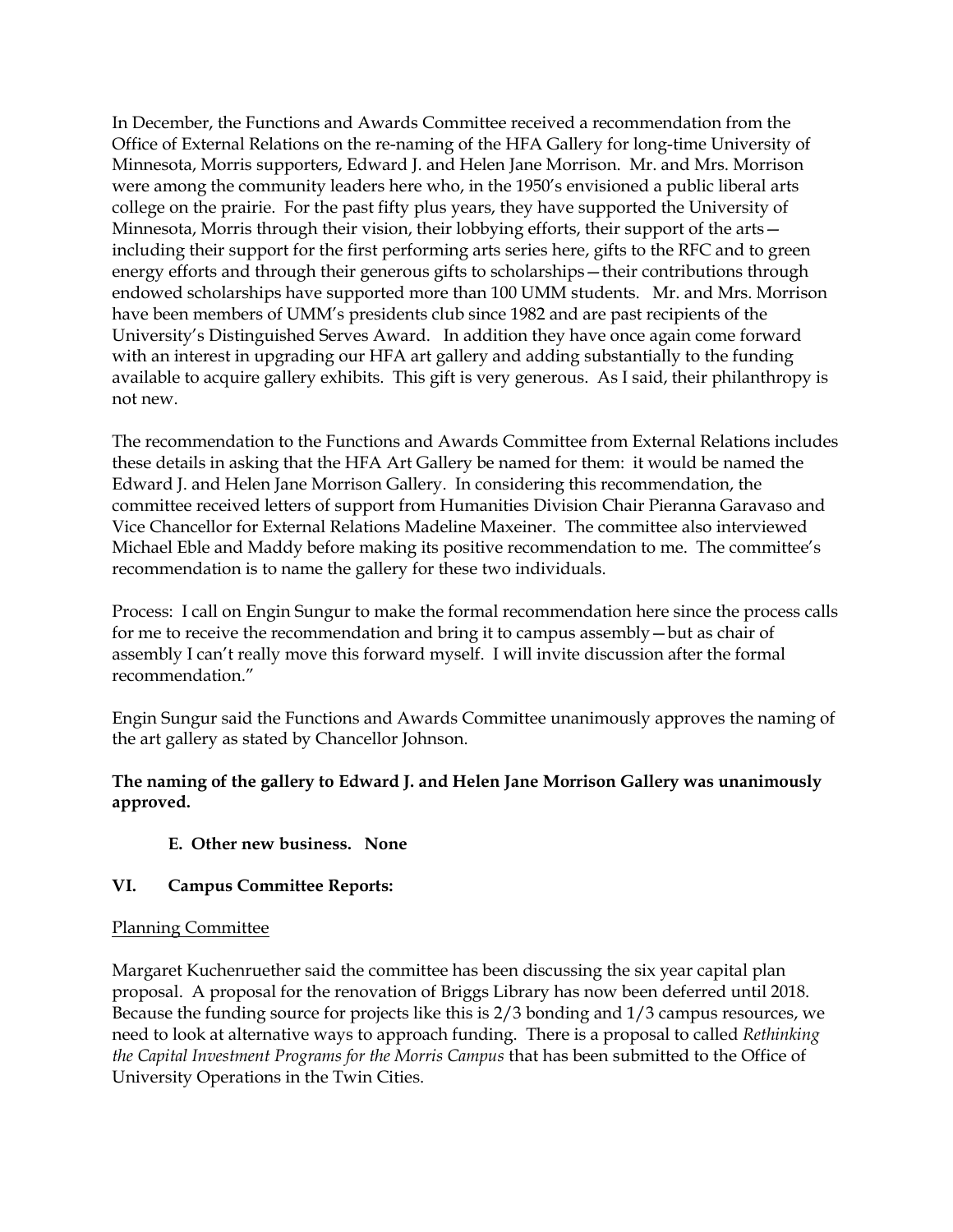The committee was also charged with rethinking our current comparison group which is widely known as the Morris 14. We are looking at a slate of 23 comparative schools—some of which will be chosen as aspirational schools. We are looking at a set of schools to make sure that we can really compare ourselves to them. Comparison examples include first year retention rates; six year retention rates; ACT scores; average net price; expenditure per FTE; degrees award, full-time undergraduate vs part-time; percent of student body that can be classified as underrepresented minorities; PELL grant recipients; size of class; emphasis of research, etc. The committee hopes to have a recommendation by the end of the academic year. Margaret thanked Nancy Helsper for her work on this project.

### Scholastic Committee

Jennifer Goodnough presented the following information about Prior Learning (PL)

1) What is PL?

a. National Recognized Exams (UMM= exams Advanced Placement (AP), International Baccalaureate® (IB), College-Level Examination Program® (CLEP))

b. Credit by Exam (UMM=Special Exam for Credit)

c. ACE Recommendations (UMM= military experience)

d. Credit by Portfolio Review (UMM portfolio review & IS 3893, IS 3896)

e. Transfer credit from other colleges and universities

- 2) Why do we care?
	- a. Fall 2012 class: 20% had 25+credits and 68% had some credit
	- b. Students with PL more likely to graduate
	- c. Study by ACT

3) IS 3893, IS 3896 – UMM credit for PL Directed Study or Internship

a. Mainly non-traditional students

b.  $SC \rightarrow Dean's$  Office

## 4) AP

a. MN: 35,000+ students took ~57,000 exams. 64% earn 3+

b. MN – indicate we're in line with other UM campuses

c. Disciplines encouraged to alert SC if there are concerns about  $AP \rightarrow UMM$ 

Courses/Credit in their areas

5) IB

- a. UMM -- few actually receive a significant number of credits
- b. Increased state funding = likely to see more in future

6) CLEP

- a. Very few
- b. Possibly more in the future from home schooled students
- c. Disciplines encouraged to alert SC if there are concerns about CLEP  $\rightarrow$  UMM
- Courses/Credit in their areas
- 7) Special Exams for Credit/Proficiency
	- a. Fee for credit, no fee for proficiency
	- b. Disciplines not required to offer
- 8) FL proficiency/placement

Membership Committee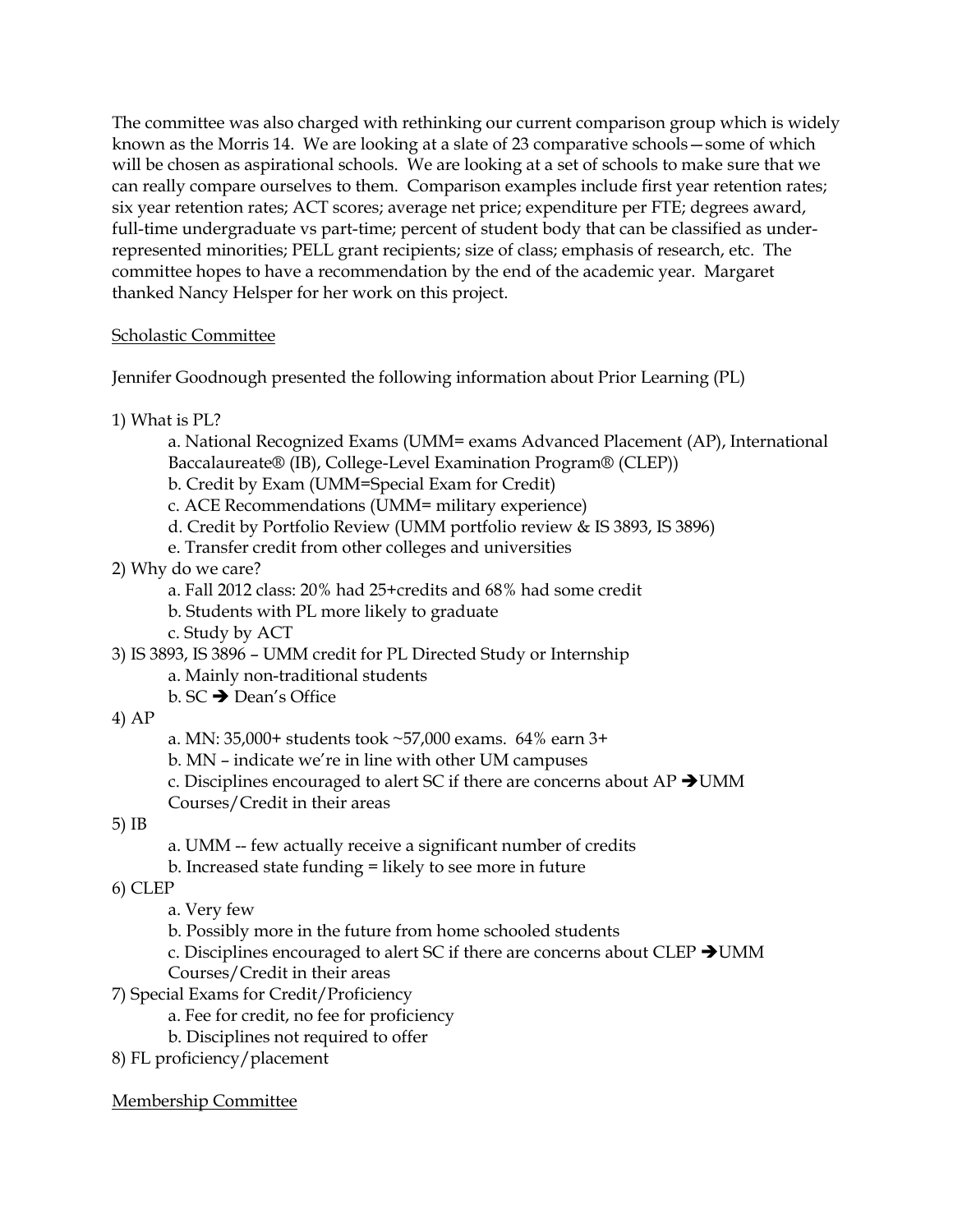Zak Forde asked reminded assembly members to submit their committee preference form if they have not already done so.

### Faculty and P&A Affairs Committee

Roger Wareham said the committee has been working on the faculty salary report. They also plan to hold an open forum in the spring on Tuesday, April 9 from 4:30-6:00 pm in Science 1030 to hear/address concerns.

### Multi-Ethnic Experience Committee

Hilda Ladner said the committee is thinking about different development opportunities about diversity and social justice. A workshop specifically for faculty and instructors will be held on Tuesday, April 8.

### **VII. All University reports.**

Kristin Lamberty said the Senate Council on Information Technologies has been reviewing charts about how much money we spend on technology. Let her know if you have thoughts/opinions on how valuable it is for you to participate via interactive television.

Jess Larson said the Academic Freedom and Tenure Committee has been talking about procedures for when a program closes and what the rights and options are for tenure track faculty.

#### **VIII. Announcements:**

Jeff Ratliff-Crain said the URS accepted 60 student presentations that cover 24 different academic disciplines. The event begins at 9:30 am on Saturday, April 20.

Michael Eble said the senior art exhibit opens on April 18 and runs through May 11.

Chancellor Johnson thanked those who allowed their name to be considered for committee service and Zak Forde and the Membership Committee for handling the elections.

Adjourned.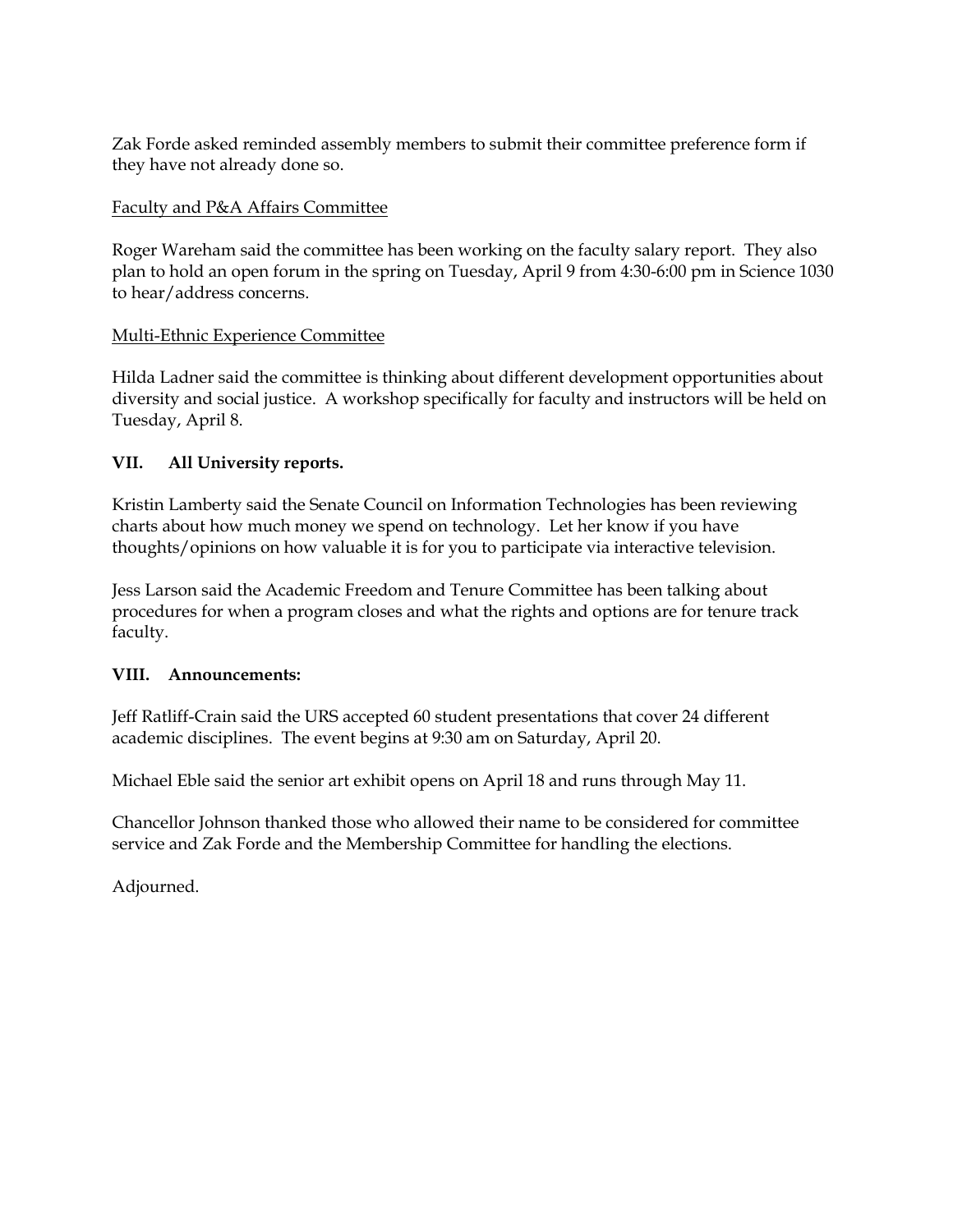#### **Proposal 2**

#### **2017-2018 UNIVERSITY OF MINNESOTA - MORRIS CALENDAR**

#### **Fall Semester 2017 (73 class days)**

| August 14      | Monday      | <b>Faculty Return</b>                     |
|----------------|-------------|-------------------------------------------|
| August 20-22   | Sun.-Tues.  | New Student Orientation                   |
| August 23      | Wednesday   | Classes begin                             |
| September 4    | Monday      | Labor Day holiday                         |
| October 13     | Friday      | 1 <sup>st</sup> half sem. Classes end     |
| October 16-17  | Mon.-Tues.  | Fall Break (no classes)                   |
| October 18     | Wednesday   | 2 <sup>nd</sup> half sem. Classes begin   |
| November 23-24 | Thurs.-Fri. | Thanksgiving Holiday and floating holiday |
| December 8     | Friday      | Last day of instruction                   |
| December 11    | Monday      | Study day                                 |
| December 12-15 | Tues.-Fri.  | Final examinations                        |
| December 25-26 | Mon.-Tues.  | Christmas Holiday and floating holiday    |
| January 1-2    | Mon.-Tues.  | New Year's Holiday and floating holiday   |

#### **Spring Semester 2018 (74 class days)**

| January 15  | Monday     | <b>MLK Holiday</b>                      |
|-------------|------------|-----------------------------------------|
| January 16  | Tuesday    | Classes begin                           |
| March 9     | Friday     | 1 <sup>st</sup> half sem. Classes end   |
| March 12-16 | Mon-Fri.   | <b>Spring Break</b>                     |
| March 16    | Friday     | Floating Holiday                        |
| March 19    | Monday     | 2 <sup>nd</sup> half sem. Classes begin |
| May 4       | Friday     | Last day of instruction                 |
| May 7       | Monday     | Study day                               |
| May 8-11    | Tues.-Fri. | Final examinations                      |
| May 12      | Saturday   | Commencement                            |
|             |            |                                         |

#### **May Session 2018 (14 class days)**

| May 14 | Monday |
|--------|--------|
| May 28 | Monday |
| June 1 | Friday |

#### **Summer Session 2018**

| May 21-June 22       |           | Summ  |
|----------------------|-----------|-------|
| May 28               | Monday    | Memo  |
| June $25$ -July $27$ |           | Summ  |
| July 4, 2018         | Wednesdav | Indep |

ner Session I (24 class days)  $m$ ial Day holiday ler Session II (24 class days) endence Day holiday

May session begins Memorial Day holiday May session ends